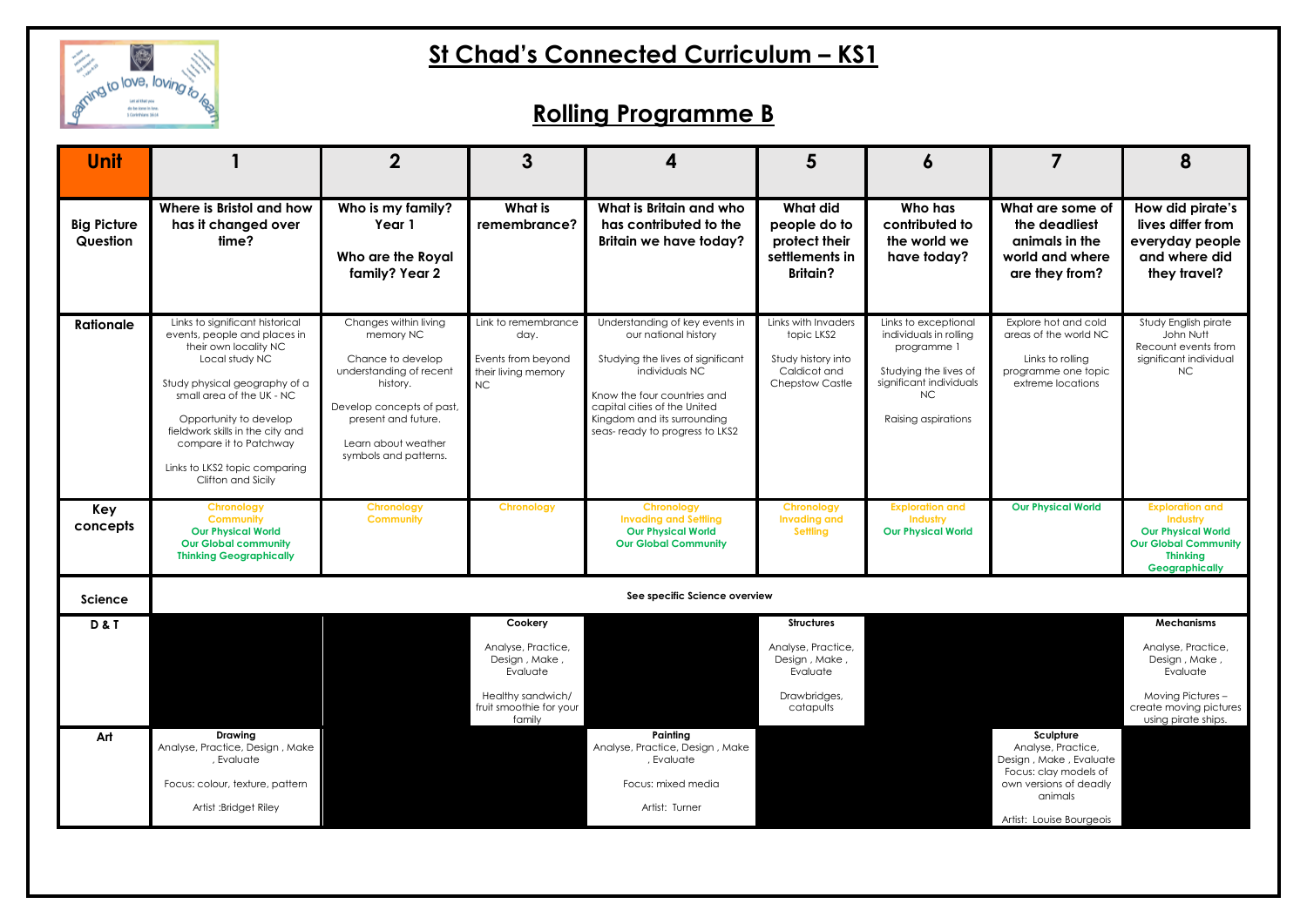

# **St Chad's Connected Curriculum – KS1**

### **Rolling Programme B**

| Computing                                      | Photography                                                                 | Photography                                                                                    | <b>Presentations</b>                                                                   | <b>Video Creation</b>                                                   | <b>Animations</b>                                                               |
|------------------------------------------------|-----------------------------------------------------------------------------|------------------------------------------------------------------------------------------------|----------------------------------------------------------------------------------------|-------------------------------------------------------------------------|---------------------------------------------------------------------------------|
| <b>Information</b><br><b>Technology</b>        | Using different techniques to<br>take photos around the local<br>community. | Understanding editing<br>techniques to edit photos of<br>their family and the royal<br>family. | Children explain who has made<br>a contribution to the world that<br>we live in today. | Children create a<br>video to describe<br>how people<br>protected their | Children explain how<br>an individual has made<br>a difference to our<br>lives. |
| Data Handling<br>to be taught<br>within maths. |                                                                             |                                                                                                |                                                                                        | settlements in<br>Britain.                                              |                                                                                 |

### **Video Creation**

Children create their own video in the style of 'Deadly 60' describing some of the deadliest animals.

### **Animation**

Develop ideas of how pirate's lives differed from everyday people and explain where they travelled.